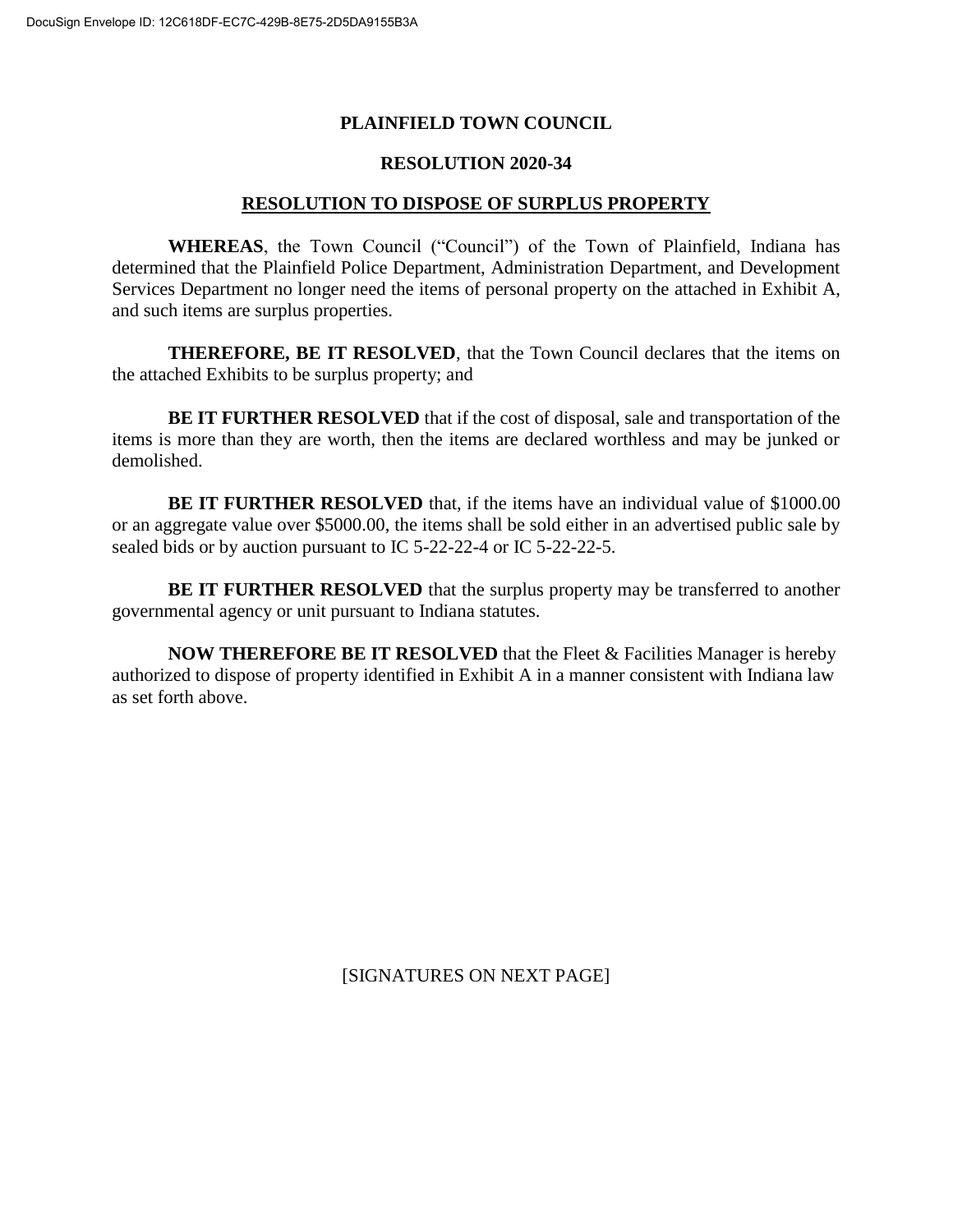ADOPTED by the Town Council of the Town of Plainfield, Indiana, this 24<sup>th</sup> day of August, 2020.

TOWN COUNCIL TOWN OF PLAINFIELD, HENDRICKS COUNTY, INDIANA

-DocuSigned by:

Kobin G. Brandgard

Robin<sup>eres</sup> Brandgard, President

DocuSigned by:

Bill Kirchoff

Bill Kirchoff, Vice President

-DocuSigned by: teent Mcphail

Kent McPhail

DocuSigned by:

Lance angle Lance K. Angle

-DocuSigned by:

Dan Bridget

Dan Bridget

ATTESTED BY:

-DocuSigned by:

Mark 1. Todisco

Mark<sup>opor</sup><sup>834</sup>i Sco, Clerk-Treasurer Town of Plainfield, Indiana